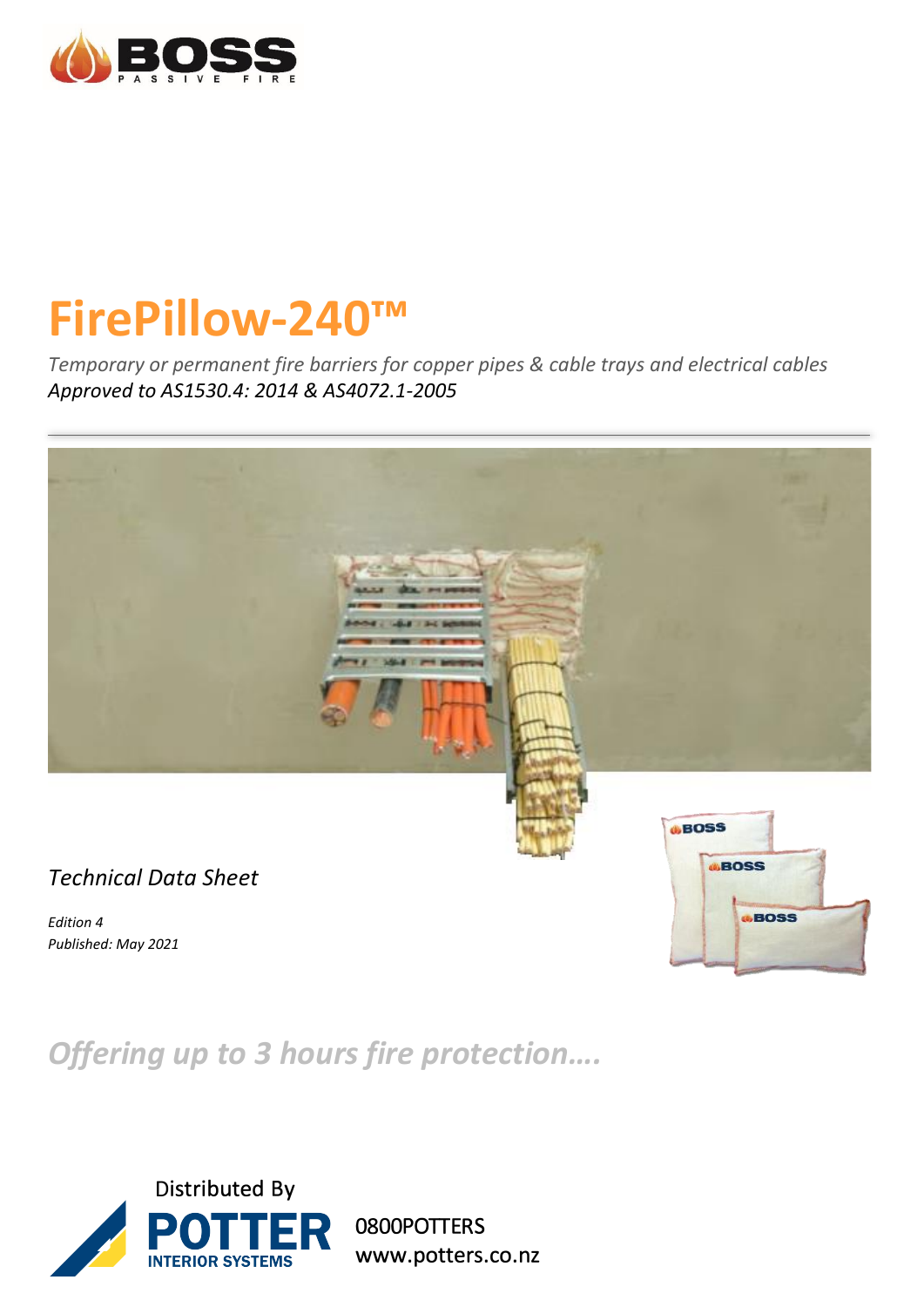

 *FirePillows-240™ Edition 4 Published: May 2021*

# **KEY BENEFITS**

- Low cost solution to maintain fire wall and floor integrity
- Offers up to 3 hour fire rating
- Easy to carry, transport and store
- Non-toxic
- Cost effective
- Simple to install
- Reusable allow for opening and re-opening of penetrations
- Complies to AS1530.4: 2014 & AS4072.1-2005
- Can be used in conjunction with pre-existing certified pillow systems



#### **INTRODUCTION**

The BOSS FirePillow-240™ covers a wide variety of applications. Fire Pillows are treated fabric bags containing fire retardant granulated rockwool, securing penetrations in fire rated construction against the spread of fire. They are best suited to environments where metallic pipes, electrical, power & telecommunications cables & cable trays penetrate concrete floor slabs & concrete or masonry walls in service risers, shafts, plant areas and car parks.



# **APPLICATION**

FirePillow-240™ are designed to fire rate wall and floor penetrations which may incorporate cables, cable trays & metal pipes, where up to 3 hours integrity and 3 hours insulation are required. Refer to Performance Specifications section on page 3 for further information. FirePillow-240 are compliant with AS1530.4- 2014 and AS4072.1-2005.

BOSS FirePillows-240™ are suitable for use in any building which has single or multiple services penetrating fire rated compartment walls and floors.

Typical installations are:

- Retail stores and shopping centres
- Residential apartments
- Commercial buildings
- Telecommunications / data centres
- Power stations / substations
- Factories / industrial applications
- Office fit-outs

BOSS FirePillows-240™ are available in the following sizes:

| <b>Size</b> | Part ID | <b>Dimensions</b> | <b>Box Qty</b> |
|-------------|---------|-------------------|----------------|
| Small       | FP-100  | 200 x 100 x 40mm  | 125            |
| Medium      | FP-200  | 200 x 200 x 40mm  | 50             |
| Large       | FP-300  | 300 x 200 x 40mm  | 30             |

*For detailed performance information refer to Section - Performance Specification beginning on page 3.*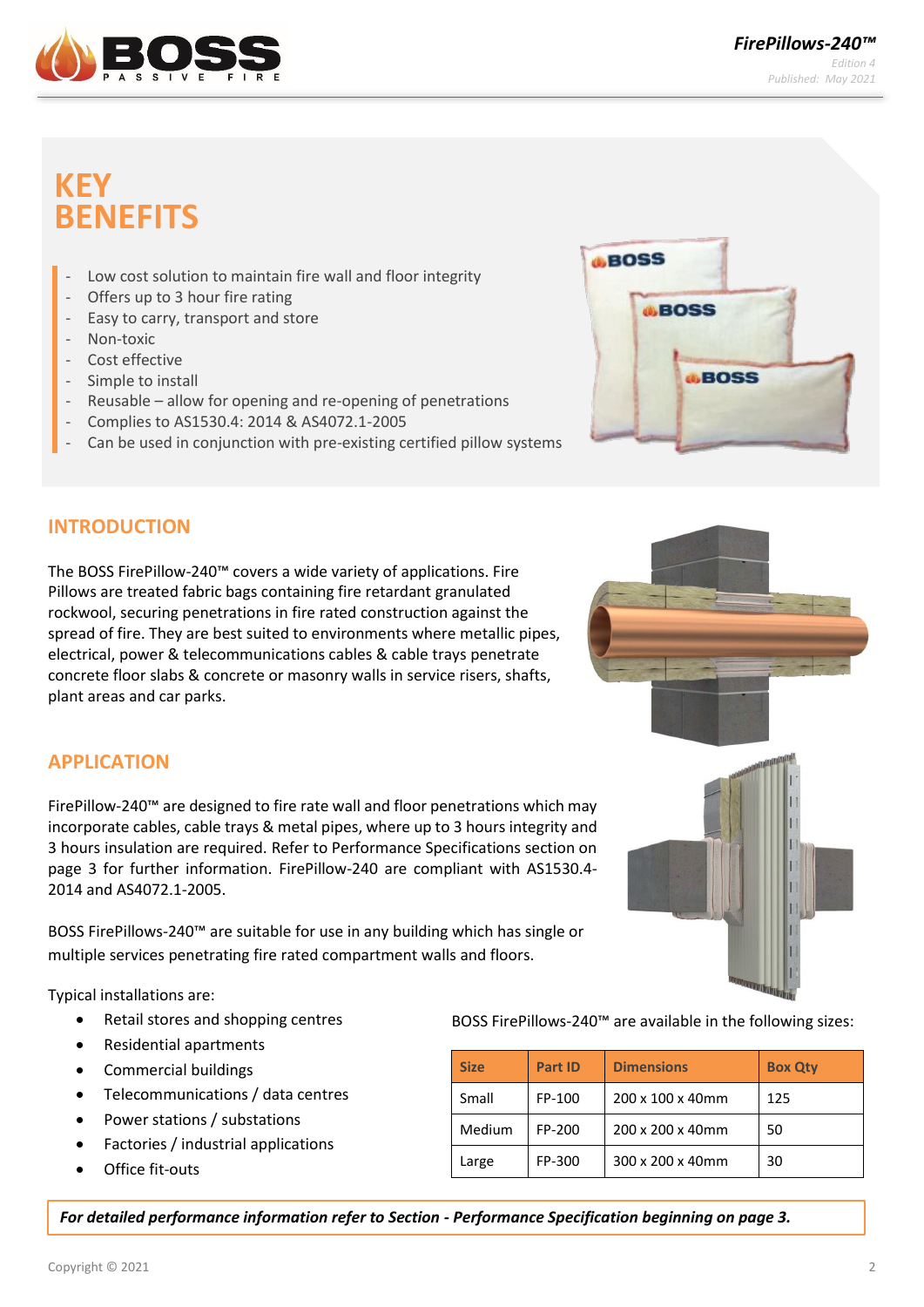

# **PERFORMANCE SPECIFICATIONS**

FirePillows-240™ have extensive approvals including AS1530.4-2014, and AS4072.1-2005 offering up to 3 hours protection in conjunction with other BOSS firestopping products such as FireMastic-300™, P40-MAK Wrap and Thermal Defence Wrap. Please refer to the further tables contained in this document for summary specific performance information relevant to each various application. Please also reference the relevant certification reports.

#### **IMPORTANT:**

**In order to ensure performance and compliance, passive firestopping products must be installed in accordance with the test evidence, manufacturer's specifications or be the subject of a performance solution. Each project and/or application may have specific requirements and you should investigate these carefully. Ensure that you read and understand the appropriate certification and how it relates to your specific construction details, and ensure you seek acceptance from the Certifying Authority or compliance inspector before installation.** 

**Ensure your installation is carried out in accordance with the test certification, manufacturer's instructions, and in accordance with the relevant local building regulations, National Construction Code or Building Code. For updates on the range of BOSS Fire® certification please contact BOSS Technical Services. +612 9531 8591 OR [info@bossfire.com.au](mailto:info@bossfire.com.au)**

#### **TABLE 1 – BLANK OPENINGS**

| <b>Service</b>        | <b>Substrate</b>                                         | <b>System</b>                         | <b>Seal Size</b>                                        | <b>FRL</b> | <b>Specific</b>                                                                                            | <b>Certification</b> |  |
|-----------------------|----------------------------------------------------------|---------------------------------------|---------------------------------------------------------|------------|------------------------------------------------------------------------------------------------------------|----------------------|--|
| <b>Penetration</b>    |                                                          | <b>Description</b>                    |                                                         |            | <b>Dimensions</b>                                                                                          | <b>Reference</b>     |  |
| <b>Blank Openings</b> |                                                          |                                       |                                                         |            |                                                                                                            |                      |  |
| None                  | Min 140mm Thick<br>Concrete Block wall &<br>Masonry Wall | FirePillows-240™ &<br>FireMastic-300™ | Nominal<br>600mm wide<br>(or greater) $x$<br>400mm High | $-180/180$ | FireMastic300™ between<br>pillows, and between<br>pillows & separating<br>element.                         | FAS 190042.2         |  |
| None                  | Min 150mm Thick<br>Concrete Floor Slab                   | FirePillows-240™ &<br>FireMastic-300™ | Nominal<br>600mm wide<br>(or greater) $x$<br>400mm High | $-180/180$ | FireMastic300™ used to<br>fix pillows, between<br>pillows, and between<br>pillows & separating<br>element. | FAS 190042.2         |  |

*The table above only relates to BOSS Fire® solutions using the FirePillows-240™ product. For other BOSS Fire® products that offer certified blank opening systems please consult the BOSS Fire website - bossfire.com*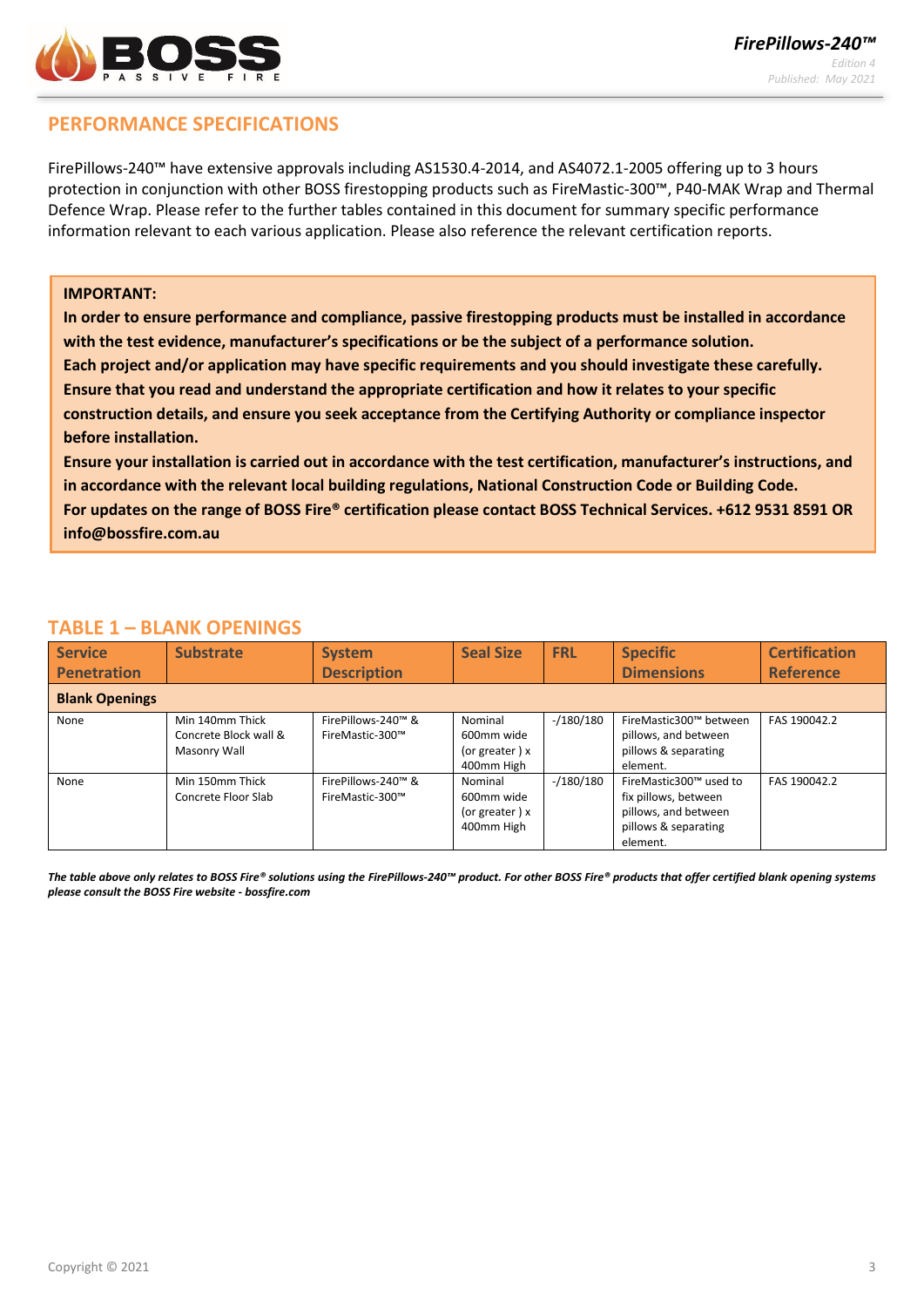

*FirePillows-240™*

*Edition 4 Published: May 2021*

### **TABLE 2 – POWER CABLE PENETRATIONS (INCL CABLE TRAYS)**

| <b>Service Penetration</b>                                                                                                                      | <b>Substrate</b>                                               | <b>System</b><br><b>Description</b>                                                      | <b>Seal Size</b>                                                        | <b>FRL</b>  | <b>Specific Dimensions</b>                                                                                                                                                | <b>Certification</b><br><b>Reference</b> |
|-------------------------------------------------------------------------------------------------------------------------------------------------|----------------------------------------------------------------|------------------------------------------------------------------------------------------|-------------------------------------------------------------------------|-------------|---------------------------------------------------------------------------------------------------------------------------------------------------------------------------|------------------------------------------|
| <b>Power Cables &amp; Cable Trays</b>                                                                                                           |                                                                |                                                                                          |                                                                         |             |                                                                                                                                                                           |                                          |
| D1 Group A cable configuration<br>for evaluation of PVC Insulated<br>power cables (including cable<br>trays) as per AS1530.4-2014<br>Appendix D | Min 140mm<br>Thick<br>Concrete<br>Block wall &<br>Masonry Wall | FirePillows-240™,<br>FireMastic-300™ &<br>P40-MAK Wrap-<br>300mm Both Sides-<br>2 Layers | Nominal<br>600 <sub>mm</sub><br>wide (or<br>greater) x<br>400mm<br>High | $-180/120*$ | FireMastic300™ between<br>pillows, and between pillows<br>& separating element. Plus<br>depth of gap around service<br>& 20mm x 20mm fillet<br>around service both sides. | FAS 190042.2                             |
| D1 Group A cable configuration<br>for evaluation of PVC Insulated<br>power cables (including cable<br>trays) as per AS1530.4-2014<br>Appendix D | Min 150mm<br>Thick<br>Concrete<br>Floor Slab                   | FirePillows-240™,<br>FireMastic-300™ &<br>P40-MAK Wrap-<br>300mm Both Sides-<br>2 Layers | Nominal<br>600 <sub>mm</sub><br>wide (or<br>greater) x<br>400mm<br>High | $-180/120*$ | FireMastic300™ between<br>pillows, and between pillows<br>& separating element. Plus<br>depth of gap around service<br>& 20mm x 20mm fillet<br>around service both sides. | FAS 190042.2                             |
| *For 180 minute insulation requirements, a Radiation Guard can be used. Contact the technical team at BOSS Fire for more information.           |                                                                |                                                                                          |                                                                         |             |                                                                                                                                                                           |                                          |

*The table above only relates to BOSS Fire® solutions using the FirePillows-240™ product. For other BOSS Fire® products that offer certified electrical cable penetration systems please consult the BOSS Fire website - bossfire.com*



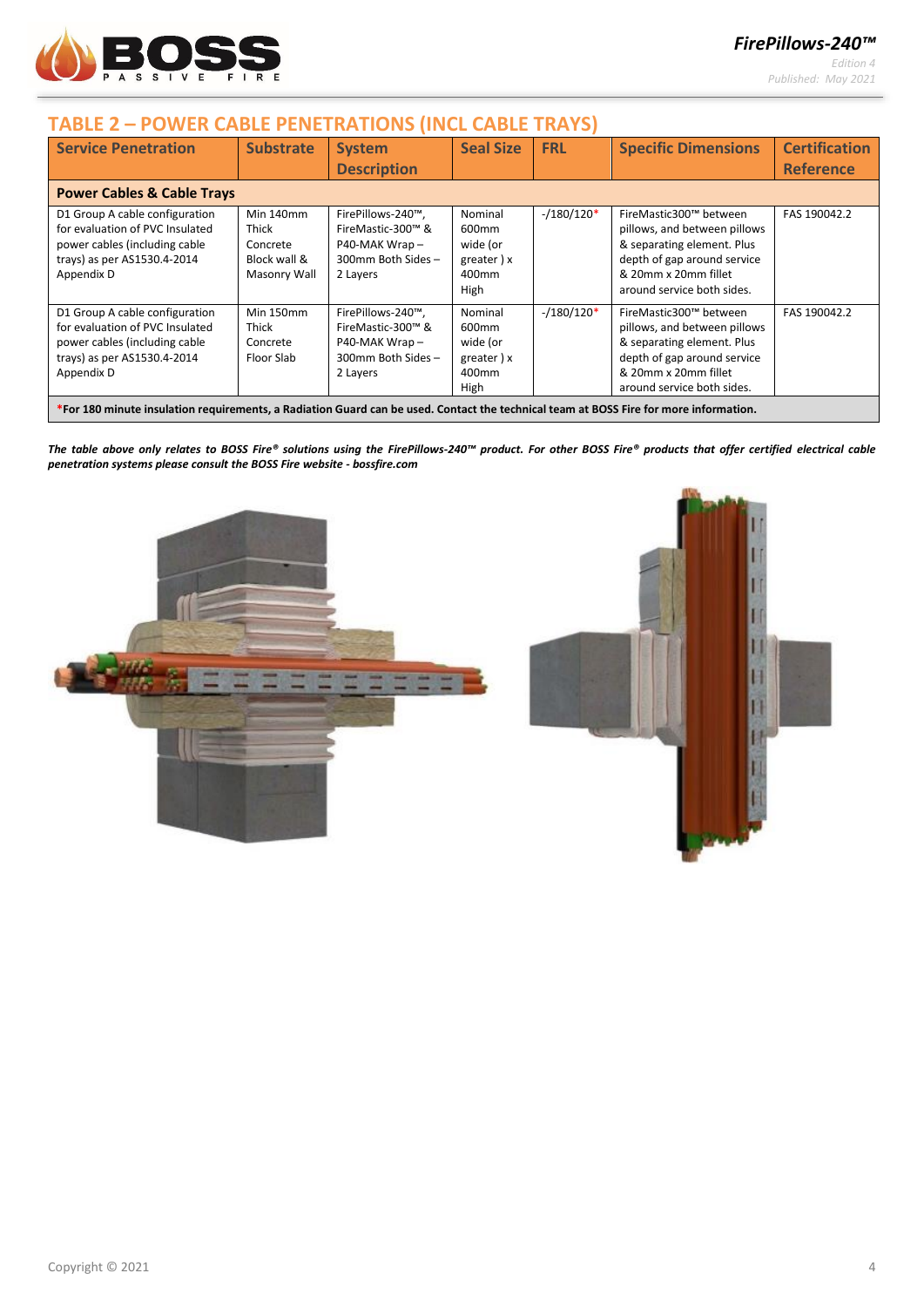

# *FirePillows-240™*

*Edition 4 Published: May 2021*

# **TABLE 3 – TELECOMMUNICATION CABLES PENETRATIONS (INCL CABLE TRAYS)**

| <b>Service Penetration</b>                                                                                                                                         | <b>Substrate</b>                                                   | <b>System</b><br><b>Description</b>                                                           | <b>Seal Size</b>                                                        | <b>FRL</b>  | <b>Specific Dimensions</b>                                                                                                                                                | <b>Certification</b><br><b>Reference</b> |
|--------------------------------------------------------------------------------------------------------------------------------------------------------------------|--------------------------------------------------------------------|-----------------------------------------------------------------------------------------------|-------------------------------------------------------------------------|-------------|---------------------------------------------------------------------------------------------------------------------------------------------------------------------------|------------------------------------------|
| <b>Telecommunications Cables &amp; Cable Trays</b>                                                                                                                 |                                                                    |                                                                                               |                                                                         |             |                                                                                                                                                                           |                                          |
| D2 Group B cable<br>configuration for evaluation of<br>large bundles of<br>telecommunications cables<br>(including cable trays) as per<br>AS1530.4-2014 Appendix D | Min 140mm<br><b>Thick Concrete</b><br>Block wall &<br>Masonry Wall | FirePillows-240™,<br>FireMastic-300™ &<br>P40-MAK Wrap-<br>300mm Both Sides-<br>2 layers      | Nominal<br>600mm<br>wide (or<br>greater) x<br>400mm<br>High             | $-180/120*$ | FireMastic300™ between<br>pillows, and between pillows<br>& separating element. Plus<br>depth of gap around service<br>& 20mm x 20mm fillet<br>around service both sides. | FAS 190042.2                             |
| D2 Group B cable<br>configuration for evaluation of<br>large bundles of<br>telecommunications cables<br>(including cable trays) as per<br>AS1530.4-2014 Appendix D | Min 150mm<br><b>Thick Concrete</b><br>Floor Slab                   | FirePillows-240™,<br>FireMastic-300™ &<br>P40-MAK Wrap-<br>300mm Top Side<br>Only $-2$ layers | Nominal<br>600 <sub>mm</sub><br>wide (or<br>greater) x<br>400mm<br>High | $-180/120*$ | FireMastic300™ between<br>pillows, and between pillows<br>& separating element. Plus<br>depth of gap around service<br>& 20mm x 20mm fillet<br>around service both sides. | FAS 190042.2                             |
| *For 180 minute insulation requirements, a Radiation Guard can be used. Contact the technical team at BOSS Fire for more information.                              |                                                                    |                                                                                               |                                                                         |             |                                                                                                                                                                           |                                          |

*The table above only relates to BOSS Fire® solutions using the FirePillows-240™ product. For other BOSS Fire® products that offer certified telecommunications cable penetration systems please consult the BOSS Fire website - bossfire.com*



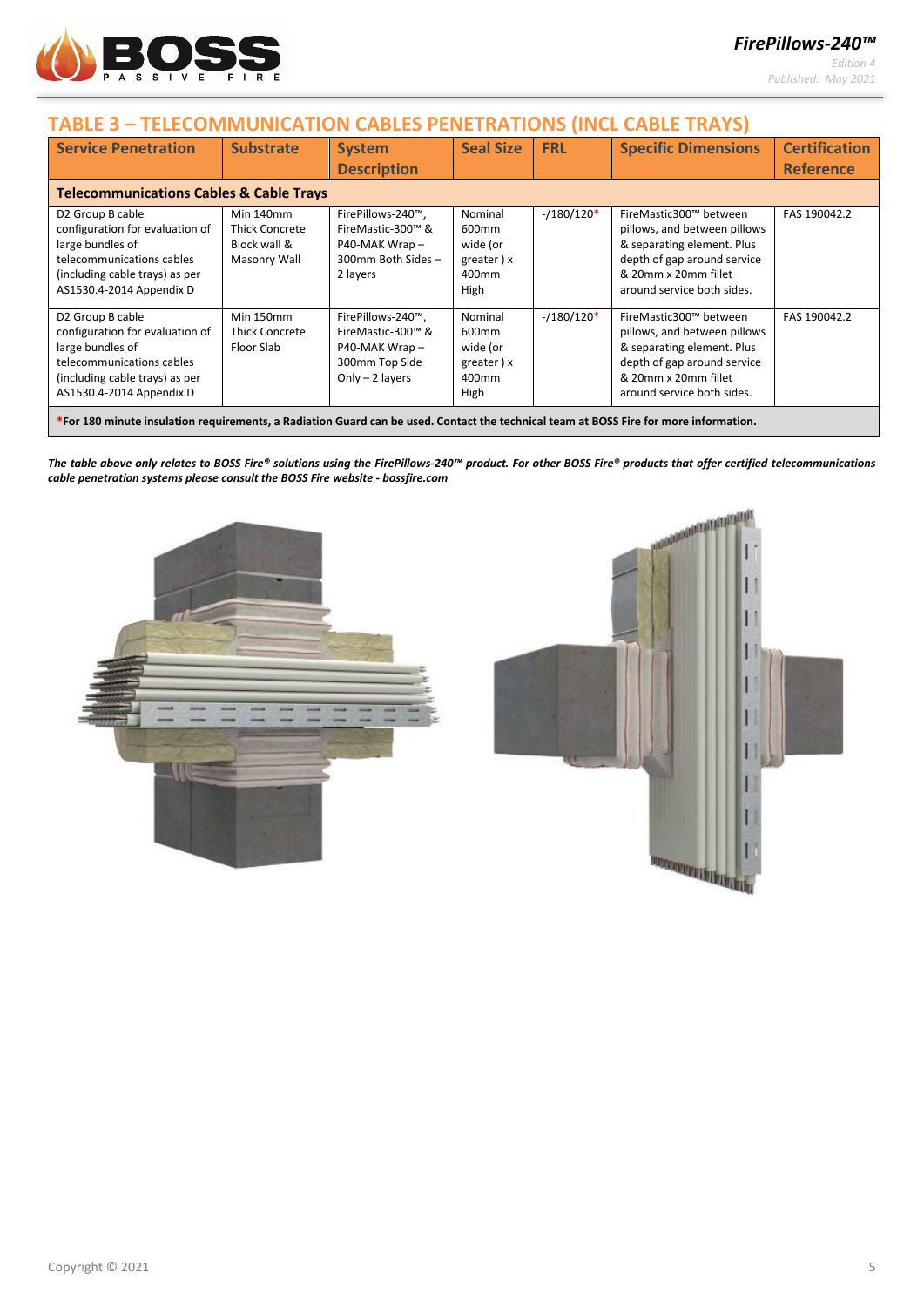

*Edition 4 Published: May 2021*

#### **TABLE 3 – METAL PIPE PENETRATIONS**

| <b>Service Penetration</b>                                                                                                            | <b>Substrate</b>                                                   | <b>System</b>                                                                                | <b>Seal Size</b>                                      | <b>FRL</b>  | <b>Specific</b>                                                                            | <b>Certification</b> |
|---------------------------------------------------------------------------------------------------------------------------------------|--------------------------------------------------------------------|----------------------------------------------------------------------------------------------|-------------------------------------------------------|-------------|--------------------------------------------------------------------------------------------|----------------------|
|                                                                                                                                       |                                                                    | <b>Description</b>                                                                           |                                                       |             | <b>Dimensions</b>                                                                          | <b>Reference</b>     |
| <b>Metal Pipes</b>                                                                                                                    |                                                                    |                                                                                              |                                                       |             |                                                                                            |                      |
| Steel, Copper & Iron Pipes<br>$32$ mm - 100mm Ø                                                                                       | Min 140mm<br><b>Thick Concrete</b><br>Block wall &<br>Masonry Wall | FirePillows-240™ &<br>FireMastic-300™ & P40-<br>MAK Wrap - 600mm<br>Both Sides - 2 Layers    | Nominal<br>600mm wide<br>(or greater) x<br>400mm High | $-180/120*$ | FireMastic300™<br>between pillows, and<br>between pillows &<br>separating element.         | FAS190346 R1.4       |
| Steel, Copper & Iron Pipes<br>$32$ mm - 100mm Ø                                                                                       | Min 150mm<br><b>Thick Concrete</b><br>Floor Slab                   | FirePillows-240™ &<br>FireMastic-300™ & P40-<br>MAK Wrap - 600mm<br>Top Side Only - 2 Layers | Nominal<br>600mm wide<br>(or greater) x<br>400mm High | $-180/120*$ | Plus depth of 25mm<br>around service & 20mm<br>x 20mm fillet around<br>service both sides. | FAS190346 R1.4       |
| *For 180 minute insulation requirements, a Radiation Guard can be used. Contact the technical team at BOSS Fire for more information. |                                                                    |                                                                                              |                                                       |             |                                                                                            |                      |

*The table above only relates to BOSS Fire® solutions using the FirePillows-240™ product. For other BOSS Fire® products that offer certified metal pipe penetration systems please consult the BOSS Fire website - bossfire.com*